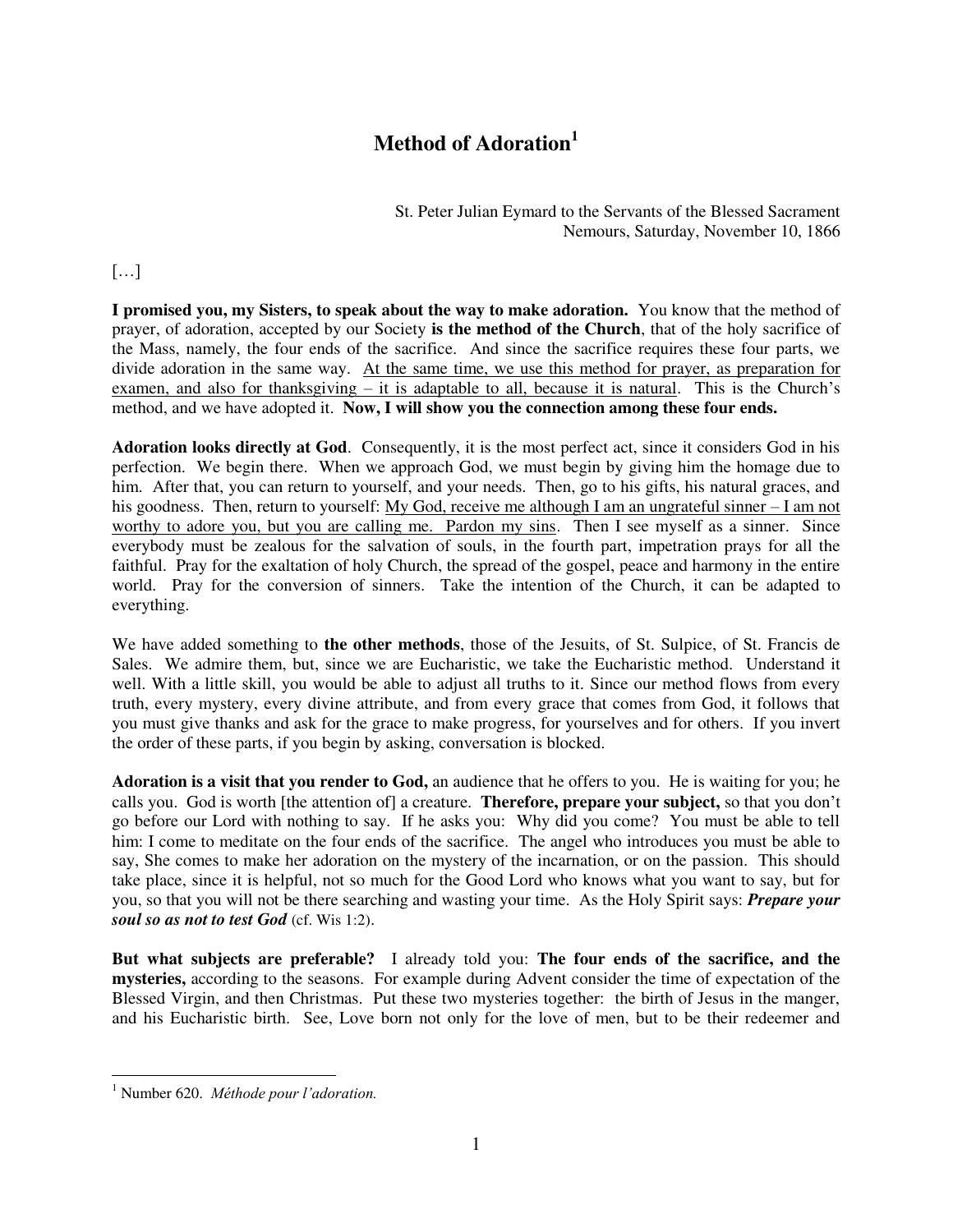model. There follows the adoration of the magi. During Lent meditate on the passion: see it in the Eucharist. Then will come Easter, and the rest.

**My good Sisters, always make one adoration on the mystery of the season, and keep the same subject every day. You will eventually acquire the science and devotion of this mystery.** Always keep growing: the love of God comes by degrees, by progressive steps – a small grace prepares for a greater one, and a greater one leads to one that is excellent (cf. Ps 83:8). The Lord advances gradually: he does not give his grace all at once like the sun. For example, don't be afraid to take the subject of the season for a week or two, so that you can develop a gradual love for it. Besides, there is a big advantage when you make your adoration on the mystery of the season, because you have the special grace of the season.

Here's some advice for you, it is free of course: always make one adoration on the four ends of the sacrifice, that's our purpose. Make another adoration on the passion of our Lord, except on big feast days, […] that are times of joy. […] Follow the regular life of the Church: weep with the passion, rejoice with the magi. When our Lord ascends into heaven, go with him. Our religion is reasonable; we don't weep and laugh at the same time. Ordinarily, then, take one adoration on the four ends of the sacrifice, and another on the mystery of the season.

**The third [adoration hour] is up to you**. Of the three hours, prepare only one. I believe that you are intelligent enough, but you have other things to do. Three preparations every day is too much for you. So, I tell you: Limit yourselves to prepare one adoration, that's all. Do it as you wish. You are free.

**Today, would you like to make an adoration of recollection?** This is the best kind. I would like you to make one daily adoration on the interior and hidden life of our Lord in the Blessed Sacrament, on his intimate life, in order to see what he is saying, what he is thinking. For this, you can use what you know about the interior life, about recollection. Make use of the *Imitation.* How do you proceed in this kind of adoration? First of all, I tell you to prepare it: have some idea – in the *Imitation* you will find something in the first chapter of the second book on the interior life and in the third book, chapters two, seven and eight.

On that day, prepare one thought. Since you want to make an adoration on the interior life, say: My God, I adore you in your hidden sacramental life, where your love hides you. At some other time it will be humility, or again prayer, or again contemplation. Vary your interior life. That's what I suggest, and I assure you that it's worth more than all others because it's your grace. Every adoration has a grace of intimacy: our Lord attracts us there. This is an adoration of friendship; you will have true friendship only through the interior life. What you do daily becomes easier. At first, recollection is more difficult than combat, but if you become recollected you will have more merit. This is the adoration of silence, of peace, and of attentiveness to God. Our Lord will warm your heart, make you rest on his heart, and bring you to experience the sleep of St. John (cf. Jn 13:23). This adoration is the best of all, the adoration of true adorers.

Your adoration has value only through your [?] and **the joy of your recollection.** When that kind of adoration is lacking, the others are not worth much. When you undertake it, choose the calmest and best time. For these adorations, do not take difficult times, like after dinner. No. To make this interior adoration, you must have a light spirit and your body should feel as though it did not exist. I encourage you to take the most favorable time, when there is less noise, when you have no preoccupations. To my mind, the best time is at night: alone in silence. Then you can hear the gentle rippling of water; nothing lifts the soul more than the sounds of the sea.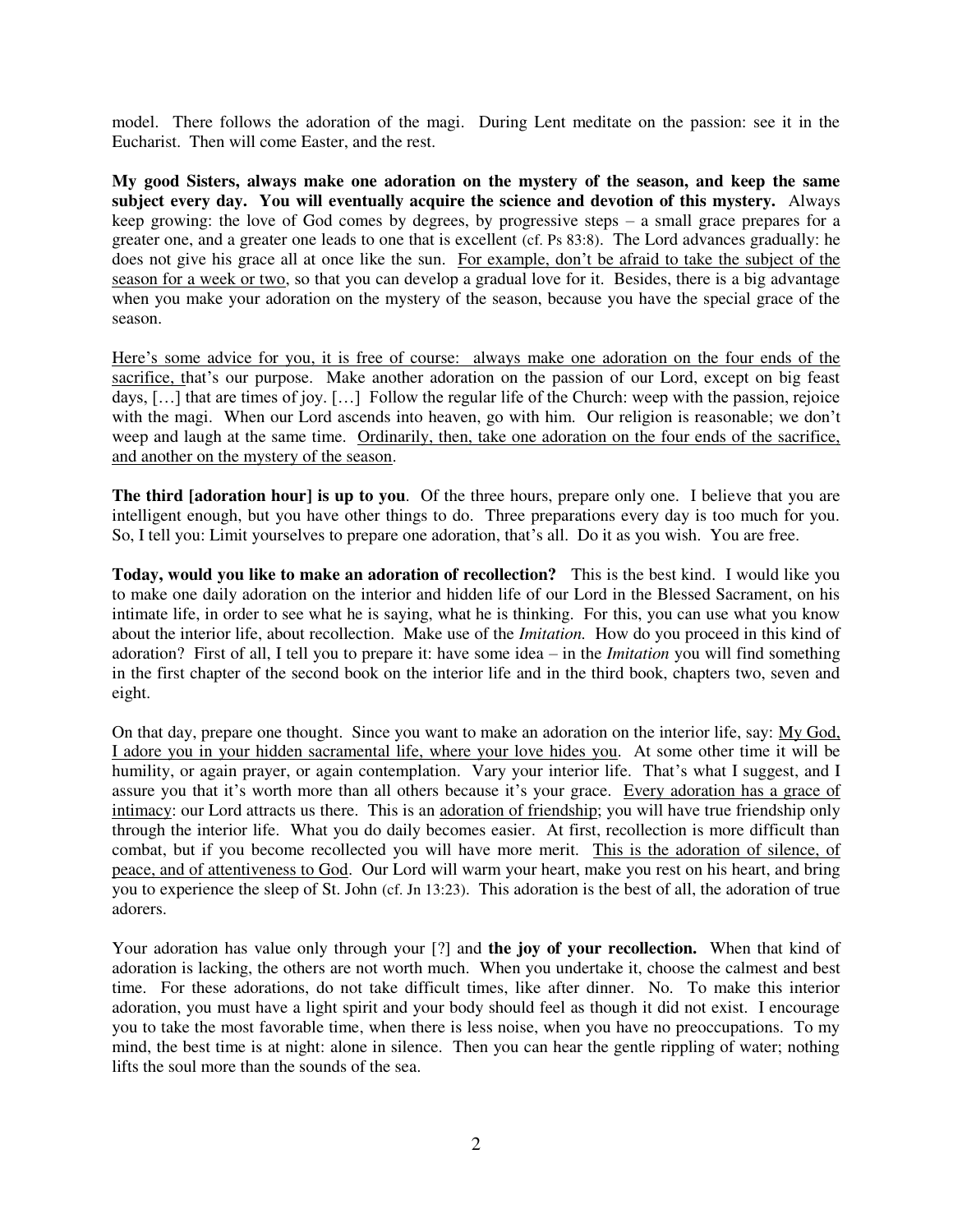**You will see; believe me. Use the evening, the night, to make this special meditation** of yours, where you can taste Jesus Christ. Try it; take my word for it, and you will succeed. Once you start doing this, you will want to do it all the time. But no. Once is enough – you must not be a glutton. Once a day is enough; restrain your soul. You must not always be eating; you must also work. If you have some nice thought, put it aside for tonight. The *Imitation* says there is no greater consolation than the joys given by the Good Lord. A brief moment of happiness is worth more than all the rest; this is like in paradise. It seems to me that this will go well. **The main idea is this: one adoration on the four ends of the sacrifice – all the virtues center there, all is there.** 

**How can one center on these four ends of the sacrifice?** You've known this for a long time… Start with the oneness of God, then the three divine Persons, adoring them one after the other. Stretch out this idea of adoration. Prayer is worth more than thinking; you repeat the same thing and gain time. Unite your adoration to that of all the angels and men. Adore God as creator, as savior, as your final end: adoring him in this way, you are also praising and exalting him. As creator you give homage of all that belongs to you; as savior you adore him through his virtues, by his life, since you are redeemed. In communion with him you say: My God, I belong to you. Adore God in himself, through his Son, and through the angels: I adore you, my God, through the saints, through the angels, the cherubim, and seraphim. I adore you, O God, who have given me your Son; I adore you, O Jesus, who have redeemed me. I adore you, O Holy Spirit, who are sanctifying me every day. Then, adore Jesus Christ through himself. All that is sufficient for a good adoration.

**Adoration is a homage**, followed by praise. I praise his power, his majesty, and his glory with the angels. As the prophet says: *All you creatures bless the Lord* (cf. Dn 3:51-90). Lord, only the ungrateful do not praise you; I will bless you for all of them. My good Daughters, don't get lost in thoughts; pray with affections: O my God, how beautiful you are! How I love you. You can do this quickly. Then take time to adore Jesus Christ with the nine choirs of angels: My God, I adore you with the Blessed Virgin, the angels and saints. Then, go into details if you wish; it's always the same idea, but this is how you must develop and extend this idea. If you say: Here is a bouquet of flowers, you're all finished. But go into details: Here is this flower, and that one; that's worth more. Therefore, say: My God, I love you with the Blessed Virgin who loved you so much. In this way, your quarter hour is finished and you have pleased the Good Lord. And we must also speak about St. Joseph.

You must know how to proceed. Some are very active and yet are lazy; they always want to finish, to reach the end. Do not go so fast; proceed step by step. You can still develop your thought. That's what scholars do: they take a text of Sacred Scripture and find there abundant material to praise the Good Lord; or choose some beautiful passage from St. John in the Apocalypse like: *Glory, honor, and power to the Lamb that was slain* (cf. Rv 5:12-13), etc. This pleases the Good Lord; we honor him by using the words that he himself inspired. Or again, we can take the words of some saints, like St. Theresa and St. Bridgette. It is very natural for children to want to review in detail the life of their father and mother. Do the same. Extend your thought into a conversation. The "Amen" is for the end; we should not begin there.

**Thanksgiving has its own character.** It is a more perfect way of looking at God and his divine attributes. You are not looking at his beauty, but at his goodness. You praise the Good Lord because he has been so good: My God, I thank you for having been so good to me, for having called me to adore you in the Blessed Sacrament – I am at your feet. How good you are for having instituted the Holy Eucharist for me – for eighteen centuries you have been waiting for me, a poor human being. We must say this, because it increases the glory of God. The expression of humility must always bring out the goodness of God, who is so good to our relatives, to our friends, to our entire family, and to all who do not thank him. Therefore, I thank you in union with the Blessed Virgin and all the saints: I thank you in union with the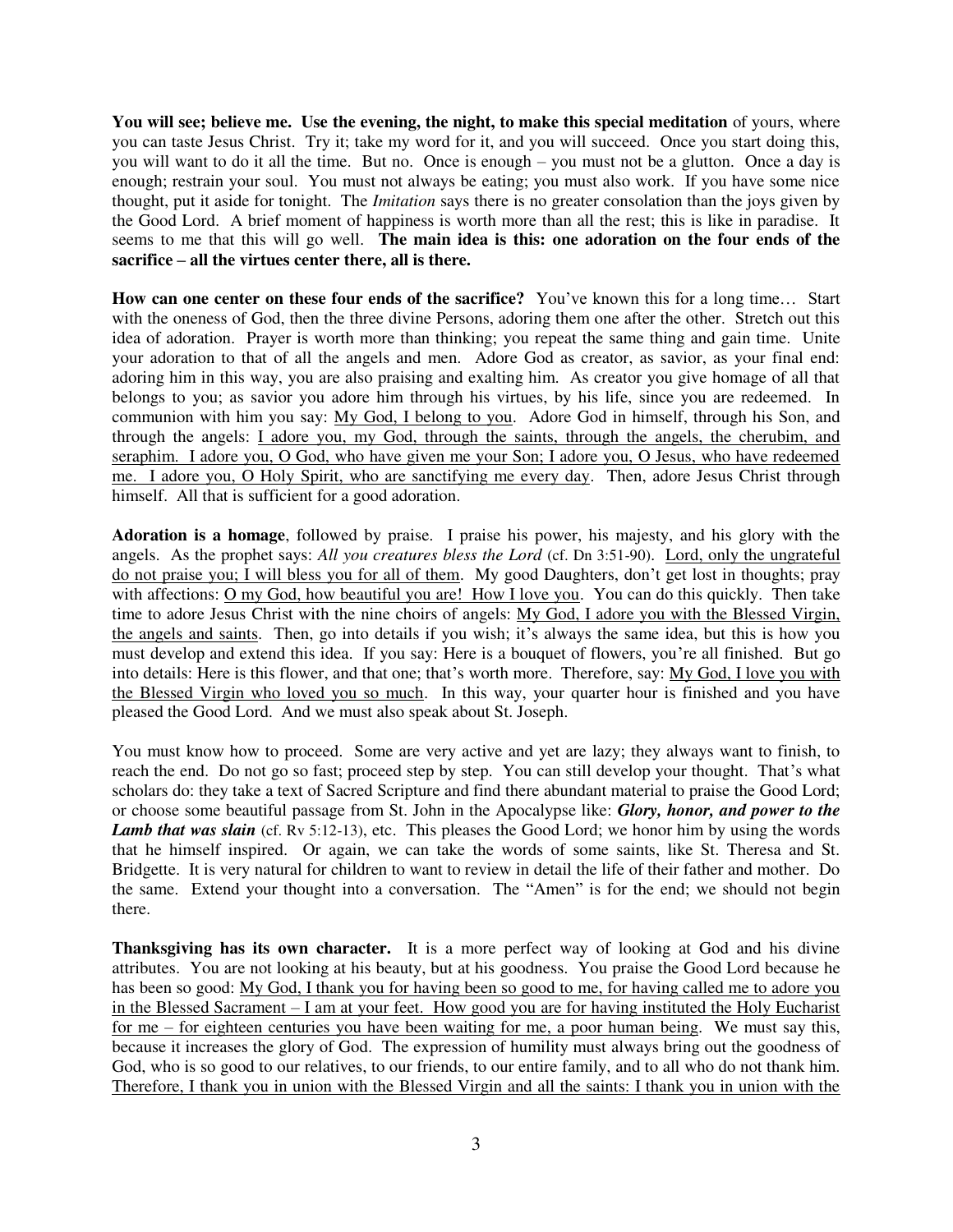two hundred thousand Masses that are celebrated in the Church. Is this nothing? With a little practice, you could make adoration with one end alone. I will not enter into details.

**Reparation** is asking pardon for the sins of the world. Ask pardon for your own sins, that you may have occasioned, and ask pardon for the sins of others. Then, we must make a parallel: My God, how great you are, and how weak I am – how good you are, and how ungrateful I am. That is reparation: take care to complete the idea – you know the sacrileges that are committed: if you know some examples, include them. When you have done this, you can stop there.

Then you make another adoration, another more skillful thanksgiving, go first of all to your master and then to Jesus, the God-Man. Take him along with you to the heavenly Father and say: My God, I adore you with your Son. You gave him to me: I place him inside of me, and I place myself in him. I adore you through him: I offer him to you. I make reparation, holy Father, for the pain due to the sins I have committed. I adore you through Jesus, who belongs to me: he is my victim, I offer him to you. Jesus is worth more than all sins [together]. I ask you for the conversion of all men – I desire that there no longer be a hell. We may seem foolish in speaking like that, but it's true. When we say: <u>I ask for the conversion</u> of sixty million Jews, sixty million schismatics, and sixty million pagans – is that impossible? Isn't Jesus worth sixty million Jews? He was nailed to the cross for them also. Holy Father, give them to me, including those pagans, you must give them all to me, including those heretics. You smile, but if a saint knew how to approach our Lord, and offer him to his Father, he would obtain all this, because, in so doing, I give more glory to our heavenly Father than I am asking from him.

We don't have enough confidence in our Lord, and through our Lord. Recall what he said: *Whatever you ask the Father in my name he will give you* (cf. Jn 15:16). What more do you want to say? Holy Father, empty out purgatory; may no one remain there. Most of the great sinners were converted because someone prayed for them. So, make your adoration in this way. And when you are finished, take hold of Jesus Christ, grasp him well, and say: Holy Father, I offer him to you – you cannot refuse me anything: he belongs to me. It's true! Our Lord is our prisoner, he belongs to us. How foolish we are if we don't insist on our conditions with the heavenly Father. That is enough about the four ends of the sacrifice.

I also encourage you to reflect on **the passion** every day. For the passion of our Lord, take a passage from part of the Calvary [narrative]: sometimes from the Garden of Olives, sometimes from Calvary. Also, **the Seven Words (cf. Mt 27:46; Lk 23:34,43,46; Jn 19:26,28,30).** Make a parallel between our Lord on the cross and our Lord on the altar receiving similar unbloody outrages, enduring the same pains, and the same ingratitude. Make reparation, then and there. This is the meditation of salvation, the one that converts.

And then, to come back to what the rule says concerning the preparation of our meditation: **prepare yourself, but, our Lord might inspire you.** Before beginning the preparation that I told you – but only by a simple act – make a little prayer, very briefly, through the four ends of the Sacrifice, then enter into your subject. As I told you, if a thought strikes you, set aside your dark bread, and take what our Lord gives you. Remember well what I'm telling you: You must come with a prepared thought; then if another one comes that strikes you more, set aside quickly all others, and take it, because it has the characteristic of a good adoration that is true recollection<sup>2</sup>.

 $\overline{a}$ 

<sup>&</sup>lt;sup>2</sup> N.B. The advice on charity, that ends this instruction, is found in Book #3, Section B.